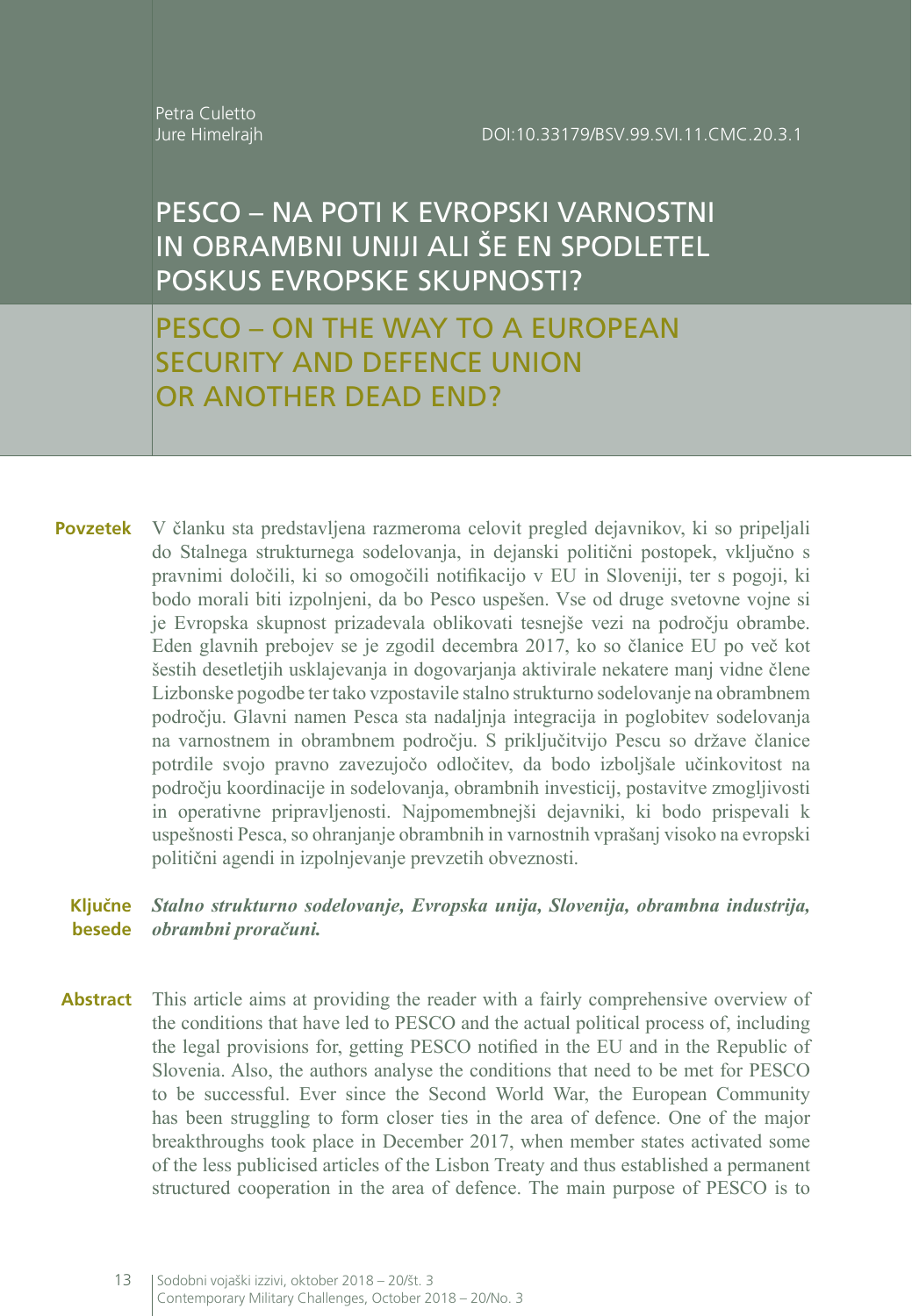further integrate and strengthen cooperation in the field of security and defence. By joining PESCO, member states have confirmed their legally binding commitment to improve efficiency with regard to coordination and cooperation, military investment, capability development and operational readiness. For PESCO to be successful, it is crucial that the EU keeps defence and security issues high on the European political agenda and that member states fulfil their commitments.

#### *Permanent Structured Cooperation, European Union, Slovenia, defence industry, defence budget.* **Key words**

The acronym PESCO has been a "buzz word" since its inception in December 2017. While most people understand that is stands for Permanent Structured Cooperation, many still have difficulties comprehending why PESCO is the most important development in the area of European defence since the failed European Defence Community Treaty. This article aims at providing the Slovenian and the broader audience with a fairly comprehensive overview of the conditions that lead to PESCO and the actual political process of, including legal provisions for, getting PESCO notified in the EU and in Slovenia, and conditions that need to be met for PESCO to be successful. **Introduction**

> The article starts with a historical overview of the European defence integration. Throughout the six plus decades, the trend of improving cooperation among European countries in the field of defence has mostly been slow but positive. The pace changed with the emergence of new threats and recent developments in the global geopolitical environment. The crisis in the Middle East and North Africa (MENA) region following the Arab Spring, the re-emerging Russian threat, recent terrorist attacks in several European countries, the Brexit and some of the emerging American policies have provided a much-needed push and shifted momentum in favour of closer integration that led to PESCO.

> The section of the article titled Shifting gears attempts to look beyond official EU definitions and various common interpretations to explain what PESCO is. That explanation is upgraded with the analysis of the decision-making process for notifying PESCO within the legal frameworks of the EU and Slovenia. It is important for strategic leaders to understand this process as they will be responsible for the implementation of PESCO.

> Authors conclude with the potential risks and the conditions that need to be fulfilled in order for PESCO to be successful. These include internal factors (interconnection and timing of defence tools, such as CARD, EDF, CDP and project realisation) and external factors (complementarity with NATO and economic interests of member states).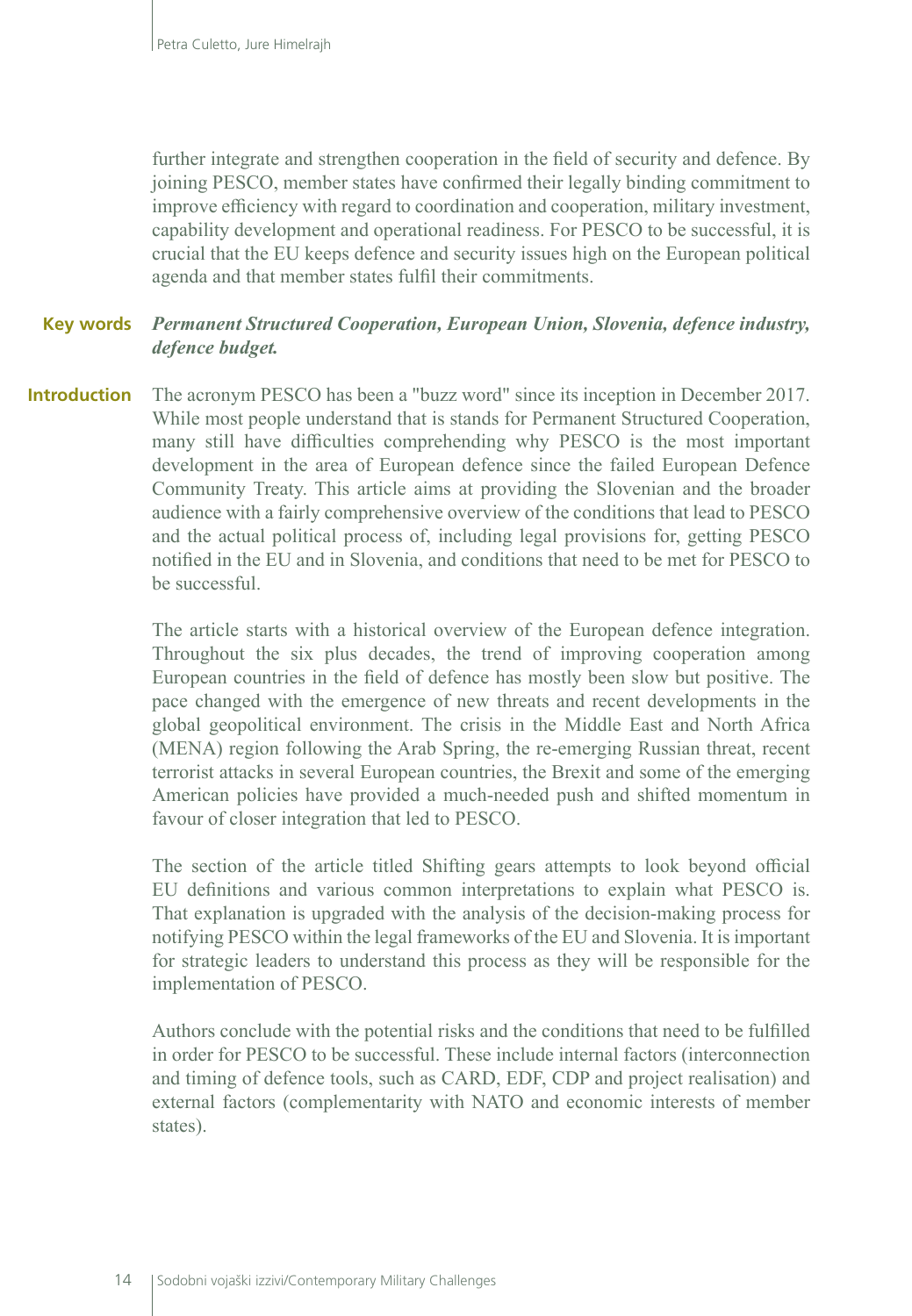# **1 THE ROCKY ROAD OF THE EUROPEAN DEFENCE INTEGRATION**

Soon after the inception of the European Coal and Steel Community, its members began pursuing the idea of common European defence structures. The idea matured with the proposed "Treaty Establishing the European Defence Community", that among other provisions called for a European army with 40 divisions, a common budget, joint procurement and common institutions (EPSC Strategic Notes, 2015, p. 7). The treaty was never implemented because in 1954, the French Parliament failed to ratify it.

Since then, the effort to revive the idea of a common defence structure has been gaining and losing momentum. With the expansion of the European Community and the increased number of member states, the potential for further defence integration diminished. Furthermore, the establishment of NATO supplanted the need for a common European defence structure.

## **1.1 From Petersberg tasks to the Common Security and Defence Policy**

It was only after the fall of the Iron Curtain and the beginning of the Balkan wars that members of the European Community, in this case the Western European Union (WEU), put defence back on the political agenda. With the Petersberg Declaration, signed in 1992, the WEU members agreed to engage in humanitarian and rescue tasks, as well as peacekeeping and crisis management. The Declaration established a framework for the EU civilian and military missions and operations (EU External Action, 2016).

The following 15 years showed very slow progress in the area of common defence. Perhaps the most important event was the Saint-Malo summit between Tony Blair (UK Prime Minister) and Jacques Chirac (French President) in December 1998. The meeting signalled a change in position by the UK, once a strong opponent to closer European defence integration. The Saint-Malo Joint Declaration on European Defence paved the way for the creation of the Common Security and Defence Policy (CSDP) at the European Council meeting in Colone in June 1999.

#### **1.2 Gaining momentum**

In the following years, the momentum was carried on via:

- the Helsinki Military Headline Goal for 2003 of setting up a corps level force of about 60,000 strong, deployable within 60 days and sustainable for a year (Helsinki European Council Conclusions adopted in 1999);
- Berlin Plus Agreement, which formalised the EU-NATO relationship (March 2003);
- the development of the European Security Strategy (published in December 2003);
- Treaty of Lisbon, which expanded the Petersberg tasks, created the European External Action Service and the position of the High Representative for Foreign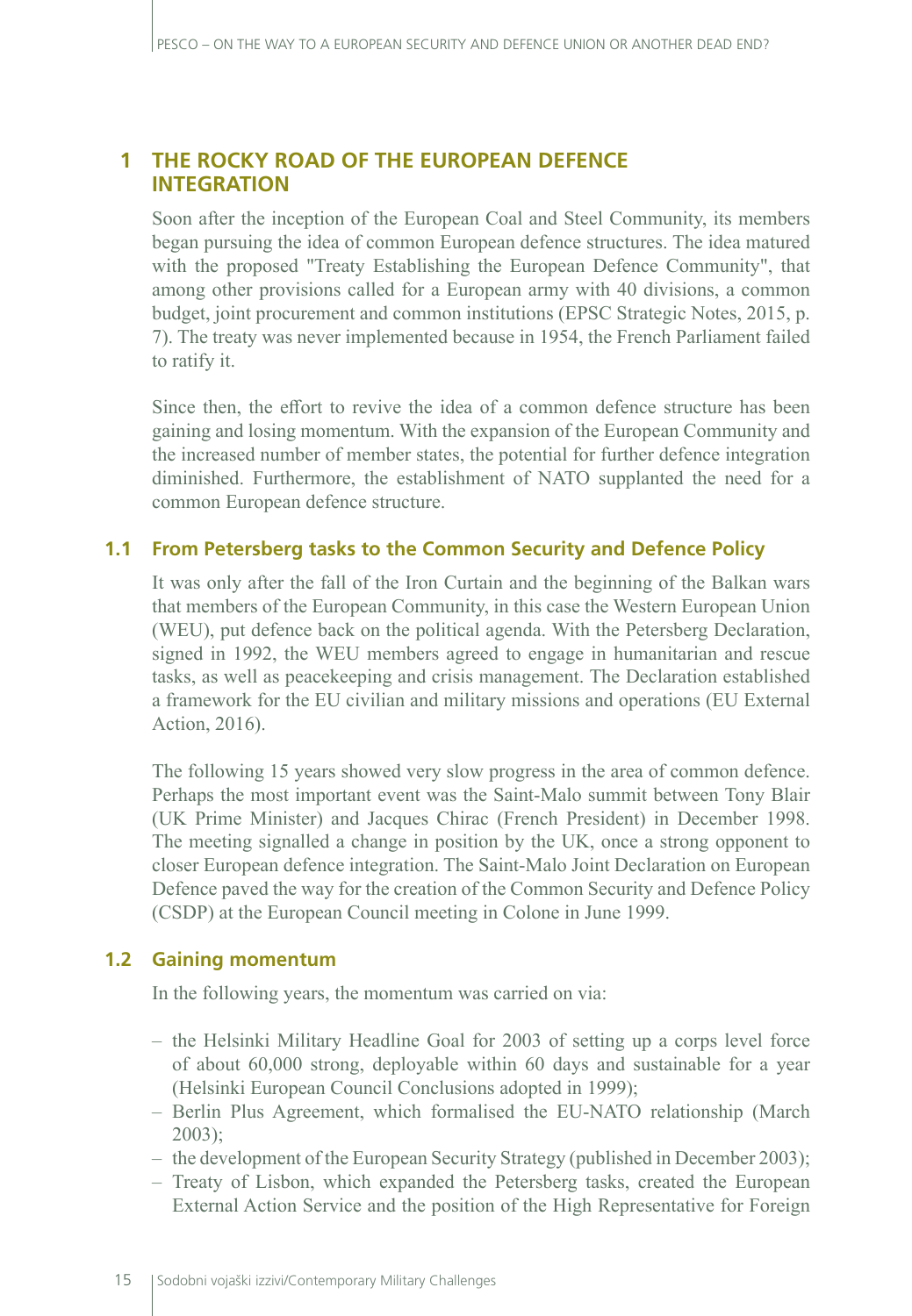Affairs and Security Policy, as well as a framework for the Permanent Structured Cooperation (signed in October 2007, entered into force in December 2009).

However, it was the actual security threats that significantly shifted the pendulum towards stronger cooperation and consequently created conditions for the implementation of the structured cooperation. From the unrest in Egypt, Libya and Syria to terrorist attacks and the migrant crisis that shook the foundations of the EU and facilitated Brexit, member states finally realised that the area of defence had been neglected for far too long and that it was time to act. After more than 60 years, the efforts to establish a common European defence structure came to a full circle with the establishment of PESCO in December 2017.

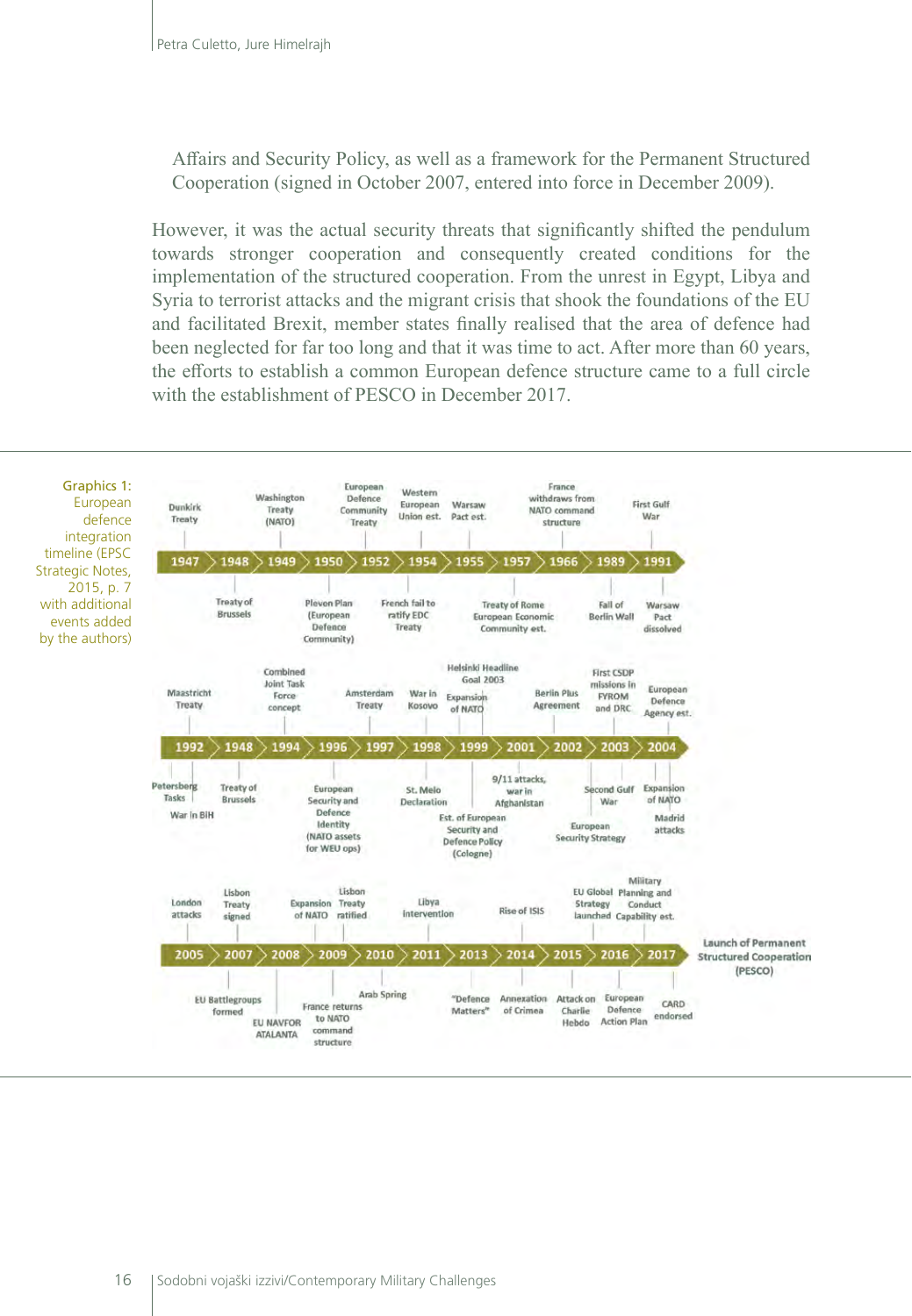# **2 SHIFTING GEARS**

While in the period before 2014, the EU progress in the area of defence had been slow, it has since gained significant momentum. The following factors have been regarded as the major reasons:

- 1. *Crisis in the MENA region following the Arab Spring in 2010*. The resulting conflicts, especially in Libya and Syria, have created conditions for millions of refugees and displaced persons to come to European countries, overwhelming the border security and demonstrating the inability of the EU members to protect the Schengen Area. Vague EU policies regarding the movement of migrants and refugees are still creating divisions among Europeans. In addition, operations in Libya have shown critical shortage of strategic enablers and poor readiness of fixed and rotary wing assets (EPSC Strategic Notes, 2015, p. 3).
- 2. *Re-emergence of the Russian threat following the Russian Federation's annexation of Crimea and subsequent actions in the Donetsk and Luhansk area*. Russian activities in Ukraine, which shares borders with four EU members, again brought conventional war to the doorstep of the EU. Close economic ties and dependence of certain EU members on Russian energy sources further complicate the situation. The prospect of a large-scale war on the EU's eastern flank contributed to the reversal of decreasing defence budgets in many EU member states and set the course for closer cooperation in the area of defence.
- 3. *Threat of terrorism in Europe*. Since 2015, there has been a sharp increase in both the number of attacks and deaths caused by terrorism in Europe (2015 Paris, Charlie Hebdo, 2016 Brussels, Nice, Berlin, 2017 Stockholm, Paris, Manchester, Barcelona and London). With the downfall of ISIS, the threat of terrorist attacks has not diminished. European extremists who fought in Syria and Iraq are returning to their home countries.
- 4. *The British decision to leave the European Union*. The British have long been considered a show-stopper for European cooperation in the area of defence. That changed to a degree with the failure of the EU to prevent the war in Kosovo and the Saint-Malo Declaration in 1998. However, it was the Brexit Referendum in June 2016 that eliminated one of the major obstacles, the traditional British opposition, for closer EU defence integration.
- 5. *Election of Donald J. Trump as the President of the United States of America*. One of the pillars of Trump's presidential campaign was the "America First" policy (Glasser, 2018). Since 2016, he has often publicly criticised NATO members of freeriding and bandwagoning, taking advantage of the USA military spending while shining away from own responsibilities and cutting down defence budgets. Trump's threats of the USA not honouring Article 5 of the North Atlantic Treaty have had a strong echo among EU leaders, especially those geographically close to the Russian Federation.
- 6. *Increased defence budgets of the Russian Federation, China, and Saudi Arabia.*  These countries have significantly increased their defence budgets while European countries have been cutting defence costs. Furthermore, cyber-attacks are becoming a common occurrence, instability in the MENA region is becoming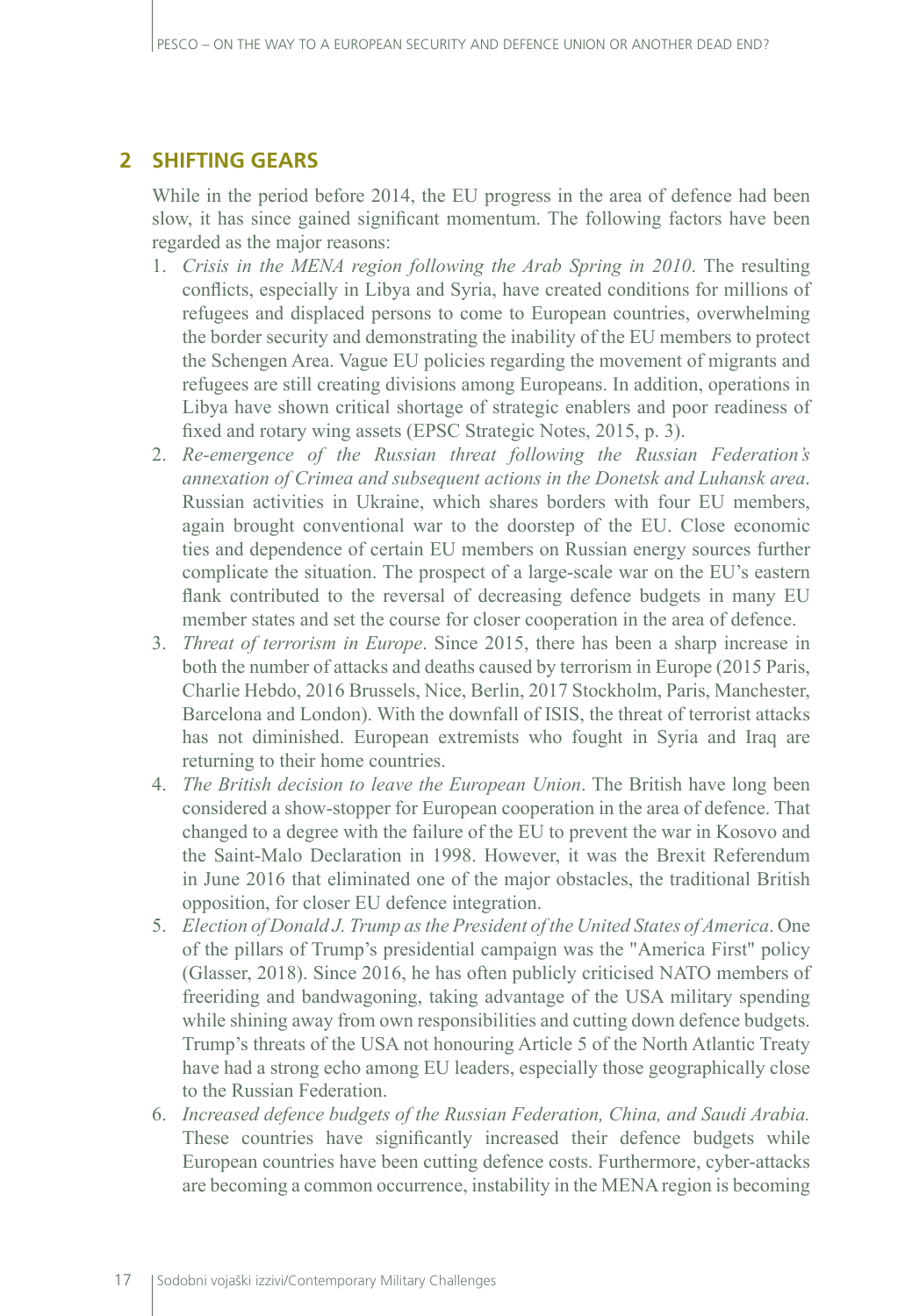a breeding ground for the ISIS type organisations, etc. It seems that the time of relative peace following the fall of the Iron Curtain is slowly coming to an end.

The above-mentioned reasons have tipped the scale in favour of what Jean-Claude Juncker has called "the Sleeping Beauty of the Lisbon Treaty" – the Permanent Structured Cooperation.

# **3 WHAT IS THE PERMANENT STRUCTURED COOPERATION (PESCO)?**

To truly understand what PESCO aims for, one needs to know how the main actors in the EU reached the consensus to establish it. Once the UK, with its predominantly Euro-Atlantic focus, was out of the picture, it was mostly up to France and Germany to determine how the EU would progress in the area of defence (Working group no. 5 – Eurocorps, 2018, p. 6). After Brexit, both countries will claim about 50 percent of military and industrial capabilities within the EU (Major, 2018). The French, in favour of strong expeditionary forces, advocated for a smaller, exclusive cooperation focused on building operational capabilities. This is a more pragmatic approach that would circumvent EU's tedious bureaucratic processes. The Germans, on the other hand, preferred an inclusive approach and saw the advance of the European defence based on the development of a robust European defence industry.

Despite two opposite approaches and without a solid compromise, there was enough political will to establish PESCO. The official definition is that "Permanent Structured Cooperation is a treaty-based framework and process to deepen defence cooperation among participating member states to develop capabilities and increase their operational availability" (EU External Action, 2018). While this statement seems fairly straightforward, the interpretations of it vary: they extend from another halfhearted EU attempt to advance cooperation in the area of defence to an emergence of a European army.

The simple explanation is that PESCO is a structured (not an *ad hoc*) cooperation established by a treaty (and therefore, it is legally binding). It is the driving force behind the EU's long-term goal to establish a European Security and Defence Union. This goal will be achieved by advancing along the following parallel lines of effort via common projects:

- Transforming the EU's defence industry and procurement system, thus increasing the effectiveness of military spending;
- Significantly reducing the number of different weapons systems, vehicles and other military equipment, which will increase interoperability and substantially reduce costs;
- Significantly improving operational capabilities of member states to include the revival of the EU Battle Groups (EUBG) and actually deploying them to operations;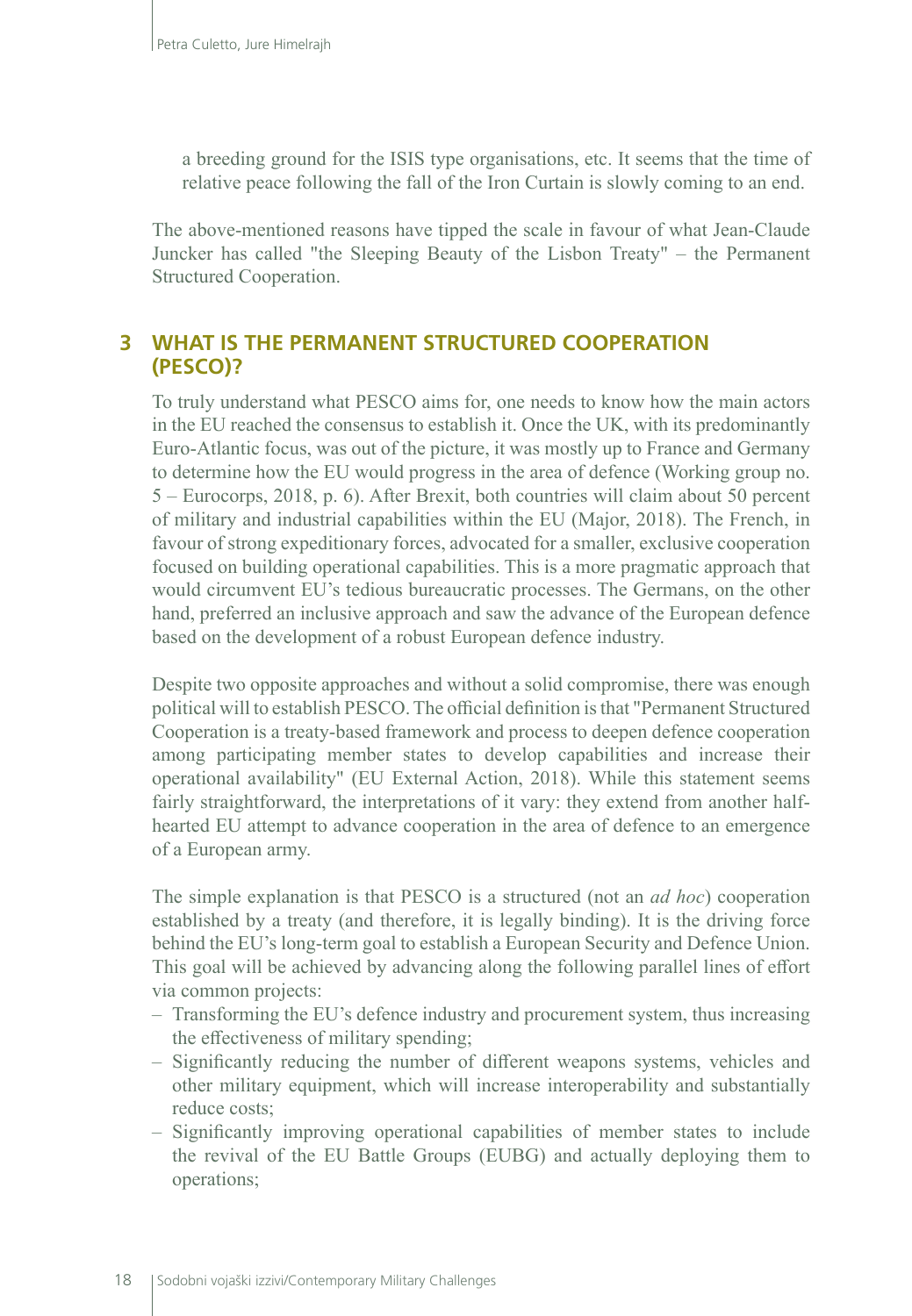– Integrating PESCO, European Defence Fund (EDF) and Coordinated Annual Review on Defence (CARD) under the Common Defence and Security Policy (CSDP).

Even though interpretations of PESCO differ, there is a common theme throughout the studied literature, that is, the importance of increased investment in the area of defence. By joining PESCO, member states have willingly taken on an additional pressure to invest more and better in defence. What was supposed to be an "exclusive" group of the capable and willing now includes nearly all of the EU members. For a change, there is also a mechanism to sanction states.

In addition to very general goals that could enhance European defence capacity, there are specific commitments linked to PESCO. These are included in the binding Common Commitments and grouped according to a common theme (five areas set out by Article 2 of Protocol No. 10 and twenty common commitments stated in the Notification):

- *Funds*; members are to regularly increase defence budgets in real terms, raise investment expenditure to 20 percent, increase number of strategic projects and link them to EDF funding, increase research and development expenditure to 2 percent, and establish regular review of commitments.
- *Improve national defence apparatus*; implement and completely support the CARD, close identified capability gaps, increase involvement of EDF in multinational procurement, agree on requirements for all capabilities, jointly use existing capabilities, and increase efforts in the area on cyber defence.
- *Enhance availability, interoperability and flexibility of member states' forces*; make available strategically deployable formations in addition to EUBG, create a common database with records of available and rapidly deployable capabilities, review national decision-making processes and shorten them, fully support CSDP operations, substantially contribute to EUBG, simplify and standardise cross-border military movement, optimise the existing multinational structures (EUROCORPS, EUROMARFOR, etc.), and increase funding of CSDP operations and missions.
- *Work within NATO to overcome shortfalls perceived in the framework of the Capability Development Mechanism (CDM)*; close capability gaps identified in CDM and CARD to increase EU's strategic autonomy and strengthen the European Defence Technological and Industrial Base (EDTIB), use a collaborative approach to close national capability gaps, and take part in at least one strategically relevant PESCO project.
- *Develop joint or European equipment programmes in the framework of the EDA;* use EDA as the European forum for joint capability development, consider Organisation for Joint Armament Cooperation (OCCAR) to manage projects, avoid overlap and make European defence industry more competitive, and make sure acquisition strategies have a positive impact on the EDTIB.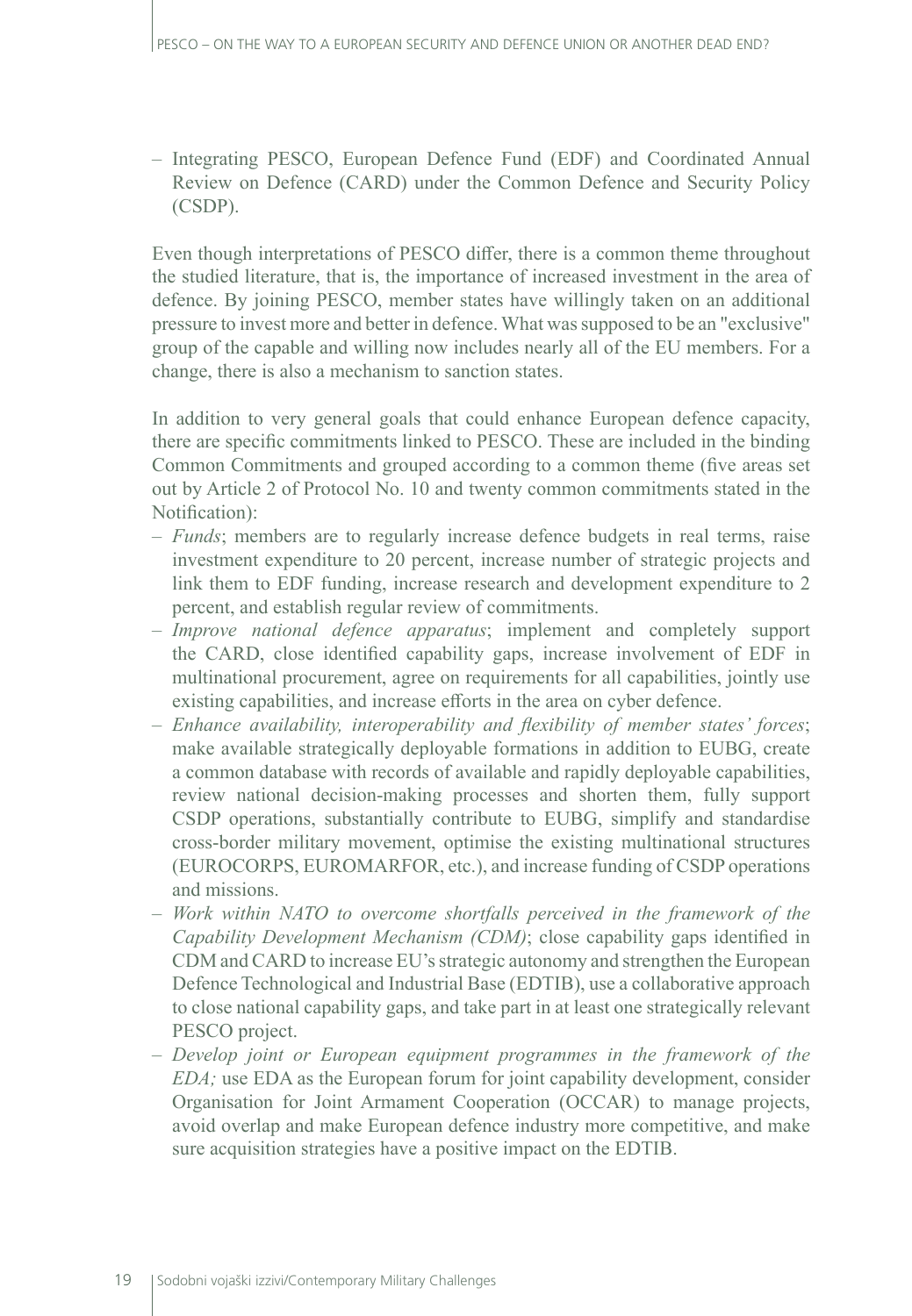In the long-term, PESCO is a part of the EU's goal to fundamentally transform member states' approach to defence integration. Starting point is implementation of common projects and integration of other EU defence tools (CAP, CARD, EDF, etc). Gradual progress will occur under a comprehensive CSDP and in a complementary manner with NATO. The end goal is a European Security and Defence Union.

# **4 THE EU'S LEGAL FRAMEWORK LEADING TO PESCO**

PESCO roots back to the ideas of closer and enhanced cooperation in EU policymaking laid down in the 1992 Maastricht Treaty and the 2001 Nice Treaty. However, the Lisbon Treaty's key articles that enabled the establishment of PESCO in December 2017 were already included in the draft Constitutional Treaty in 2003 (Article I-41(6), Article III-312 and a dedicated protocol), which the French and the Dutch voters rejected in 2005. After the re-thinking period of two years, the Lisbon Treaty was signed in 2007 and successfully entered into force two years later. It incorporated largely unchanged provisions on PESCO from the Constitutional Treaty, now governed by Articles  $42 (6)$ ,<sup>1</sup>  $46<sup>2</sup>$  and Protocol No. 10 of the Treaty on the European Union (TEU).

- *5. Any participating Member State which wishes to withdraw from permanent structured cooperation shall notify its intention to the Council, which shall take note that the Member State in question has ceased to participate.*
- *6. The decisions and recommendations of the Council within the framework of permanent structured cooperation, other than those provided for in paragraphs 2 to 5, shall be adopted by unanimity. For the purposes of this paragraph, unanimity shall be constituted by the votes of the representatives of the participating Member States only.«*

*<sup>1</sup> »Those Member States whose military capabilities fulfil higher criteria and which have made more binding commitments to one another in this area with a view to the most demanding missions shall establish permanent structured cooperation within the Union framework. Such cooperation shall be governed by Article 46. It shall not affect the provisions of Article 43«.*

*<sup>2</sup> 1. Those Member States which wish to participate in the permanent structured cooperation referred to in Article 42(6), which fulfil the criteria and have made the commitments on military capabilities set out in the Protocol on permanent structured cooperation, shall notify their intention to the Council and to the High Representative of the Union for Foreign Affairs and Security Policy.*

*<sup>2.</sup> Within three months following the notification referred to in paragraph 1 the Council shall adopt a decision establishing permanent structured cooperation and determining the list of participating Member States. The Council shall act by a qualified majority after consulting the High Representative.*

*<sup>3.</sup> Any Member State which, at a later stage, wishes to participate in the permanent structured cooperation shall notify its intention to the Council and to the High Representative. The Council shall adopt a decision confirming the participation of the Member State concerned which fulfils the criteria and makes the commitments referred to in Articles 1 and 2 of the Protocol on permanent structured cooperation. The Council shall act by a qualified majority after consulting the High Representative. Only members of the Council representing the participating Member States shall take part in the vote. A qualified majority shall be defined in accordance with Article 238(3)(a) of the Treaty on the Functioning of the European Union.*

*<sup>4.</sup> If a participating Member State no longer fulfils the criteria or is no longer able to meet the commitments referred to in Articles 1 and 2 of the Protocol on permanent structured cooperation, the Council may adopt a decision suspending the participation of the Member State concerned. The Council shall act by a qualified majority. Only members of the Council representing the participating Member States, with the exception of the Member State in question, shall take part in the vote. A qualified majority shall be defined in accordance with Article 238(3)(a) of the Treaty on the Functioning of the European Union.*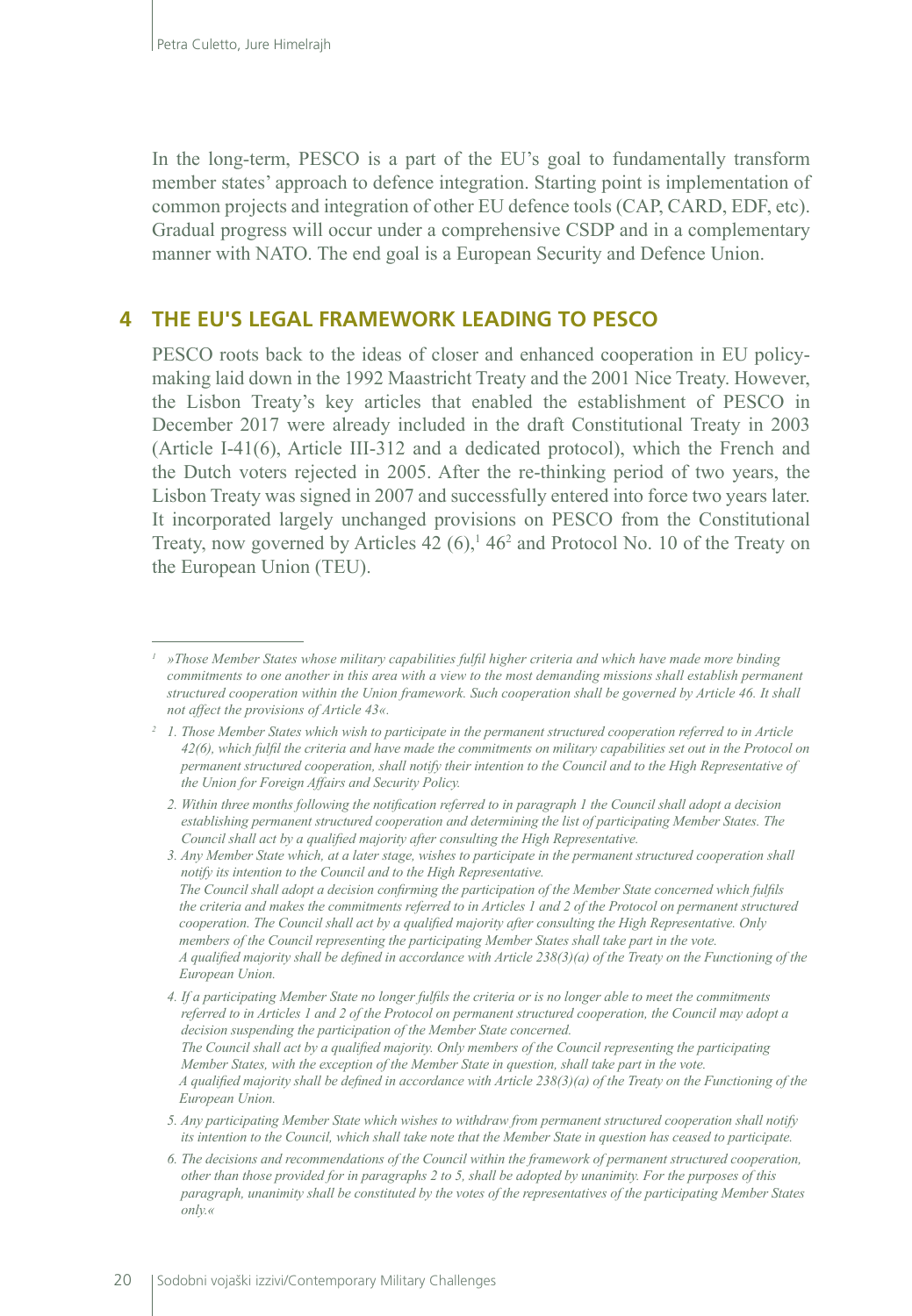For years, there have been requests for the EU member states to use the existing instruments, some of which, like PESCO, have remained unexploited until recently. The 2016 Global Strategy for the European Union's Foreign and Security Policy already urged for more cooperation between member states in security and defence, which "might lead to a more structured form of cooperation, making full use of the Lisbon Treaty's potential" (Global Strategy, p. 48). In October 2016, the EU foreign ministers decided on the most important strategic priorities for implementing the EU Global Strategy. Among them, security and defence are one of the priorities with the aim to strengthen the Common Foreign and Security Policy (CFSP) and CSDP. While NATO remains the primary framework, a more credible European defence is essential for EU's internal and external security. Therefore, "an appropriate level of ambition and strategic autonomy" is required for Europe's ability to promote peace and security within and outside its borders while translating objectives enshrined in the Treaties into action.

European Council Conclusions in June 2017 put PESCO at the forefront of strengthening EU security and defence as well as in the context of global geopolitical challenges (e.g. fighting terrorism, hybrid threats, economic volatility, climate change, and energy insecurity), with the aim to reach new levels of ambition defined in the EU Global Strategy. The heads of states and governments decided that within three months, member states would agree on a common list of criteria and commitments, together with concrete capability projects, in order to start this cooperation. In November 2017, 23 EU member states, with the exception of Denmark,<sup>3</sup> Ireland, Malta,<sup>4</sup> Portugal and the UK<sup>5</sup>, notified the High Representative Frederica Mogherini and the Council of their intention to join PESCO. The notification ceremony took place in Brussels on 13 November 2017 and was the first formal step to establish PESCO.

On 11 December, the Council adopted a decision establishing PESCO at the Foreign Affairs Council. After dealing with some domestic difficulties, Ireland and Portugal joined PESCO before it was formally established in December 2017, bringing the number up to 25. At the same time, member states participating in PESCO adopted a Declaration on PESCO Projects, which welcomed the political agreement identifying an initial list of seventeen projects to be undertaken under PESCO. The projects cover areas such as training, capability development and operational readiness in the field of defence. On 14 December 2017 the European Council welcomed on the highest political level in its Conclusions the establishment of ambitious and inclusive PESCO and stressed the importance of quickly implementing the first projects as well as called on the participating member states to deliver on their national implementation plans.

*<sup>3</sup> Denmark has remained out because it has had an opt-out from EU defence cooperation since 1992.*

*<sup>4</sup> Malta is concerned that certain aspects of PESCO might be in breach of the neutrality clause of its Constitution. However, Malta has indicated that it might revise its position once it sees how PESCO is implemented in practice.*

*<sup>5</sup> UK's decision is understandable since it is expected to leave the EU in 2019.*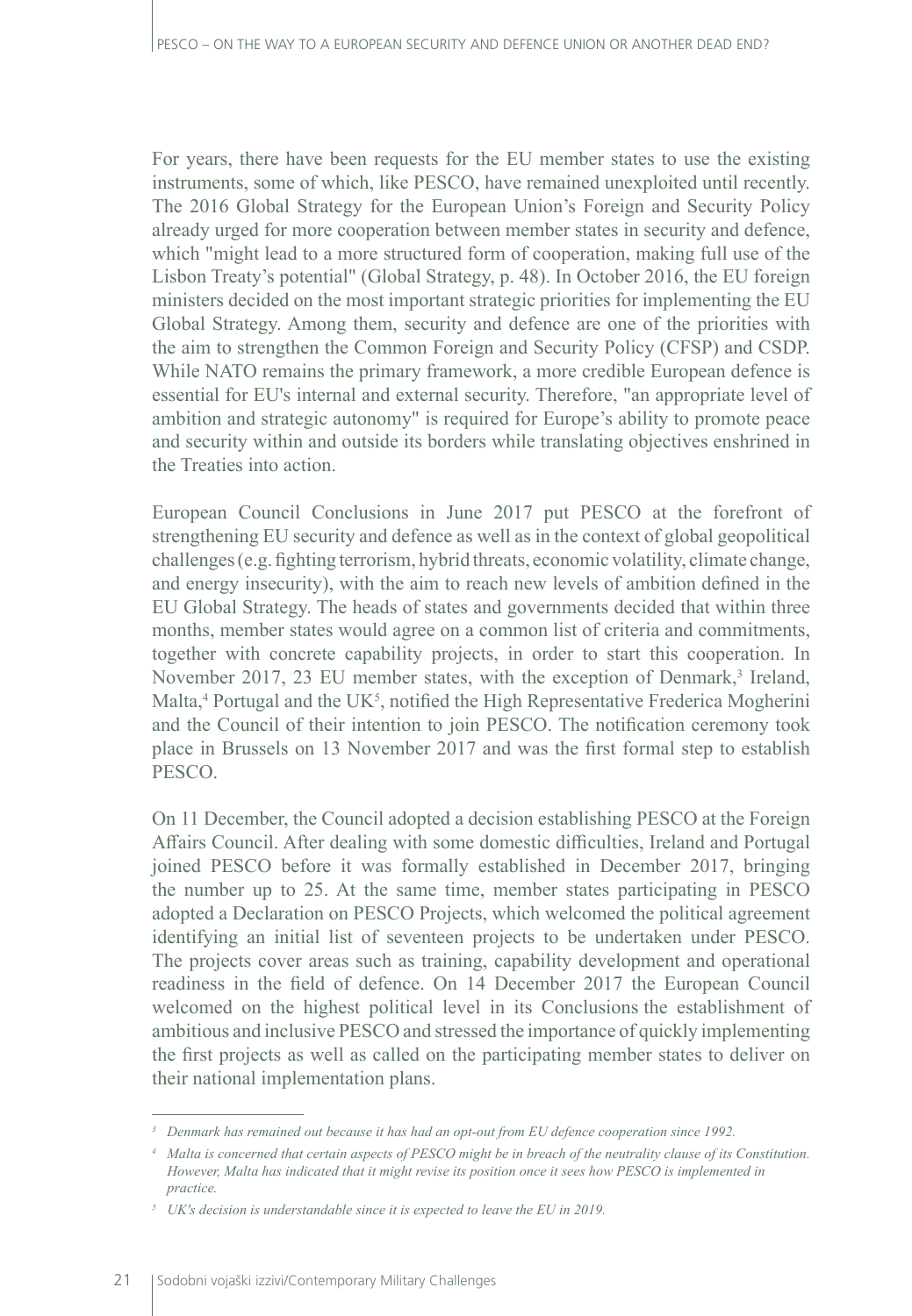On 6 March 2018, the Council formally adopted the first set of [projects and the](http://data.consilium.europa.eu/doc/document/ST-6393-2018-INIT/en/pdf) project members for each of them<sup>6</sup> as well as a Recommendation which set out a [roadmap](http://data.consilium.europa.eu/doc/document/ST-6588-2018-REV-1/en/pdf) for the further implementation of PESCO. Each participating member state is required to annually communicate their National Implementation Plan (NIP), informing the other participating member states on how it is contributing to the fulfilment of the binding commitments it has undertaken. These NIPs form the basis of the assessment process, as described in the Council decision establishing PESCO. Each year, the High Representative will present a report on PESCO to the Council. On this basis, the Council will, also annually, review whether the participating member states continue to fulfil the more binding commitments listed in Section 3. In line with the Recommendation on the Roadmap, the participating member states will submit their NIPs every year in January. Based on the assessment done by the PESCO Secretariat, the High Representative will present the annual PESCO report to the Council in spring, in view of the Council's review of the fulfilment of the commitments by the individual participating member states.

On 25 June 2018, the Council adopted Conclusions which highlighted the significant progress in strengthening cooperation in the area of security and defence and a Decision establishing the common set of governance rules for the PESCO projects. The Decision includes an obligation to report on progress to the Council once a year, based on the roadmap with objectives and milestones agreed within each project. The European Council Conclusions from 28 June 2018 called for the fulfilment of the PESCO commitments and further development of the initial projects and the institutional framework, in a way that is fully consistent with CARD and the revised CDP adopted within the European Defence Agency (EDA). Each year, the process to generate new projects will be launched in view of updating the list of projects and their participants. An updated list of PESCO projects and their participants, including a second wave of projects, $\frac{7}{1}$  is expected by November 2018.

*<sup>6</sup> The agreed-upon projects are:* 

*<sup>1.</sup> European Medical Command; 2. European Secure Software-Defined Radio (ESSOR); 3. Network of Logistic Hubs in Europe and Support to Operations; 4. Military Mobility; 5. European Union Training Mission Competence Centre (EU TMCC); 6. European Training Certification Centre for European Armies; 7. Energy Operational Function (EOF); 8. Deployable Military Disaster Relief Capability Package; 9. Maritime (semi- ) Autonomous Systems for Mine Countermeasures (MAS MCM); 10. Harbour & Maritime Surveillance and Protection (HARMSPRO); 11. Upgrade of Maritime Surveillance; 12. Cyber Threats and Incident Response Information Sharing Platform; 13. Cyber Rapid Response Teams and Mutual Assistance in Cyber Security; 14. Strategic Command and Control (C2) System for CSDP Missions and Operations; 15. Armoured Infantry Fighting Vehicle / Amphibious Assault Vehicle / Light Armoured Vehicle; 16. Indirect Fire Support (EuroArtillery); 17.EUFOR Crisis Response Operation Core (EUFOR CROC). Slovenia as a member participates in two projects (Military Mobility and Network of Logistic Hubs in Europe and* 

*Support to Operations) and as an observer in five projects (Cyber Rapid Response Teams and Mutual Assistance in Cyber Security; European Union Training Mission Competence Centre; Cyber Threats and Incident Response Information Sharing Platform; Indirect Fire Support and EUFOR Crisis Support Operation Core).*

*<sup>7</sup> For the new package of projects, Slovenia, together with Austria, Croatia, Czech Republic, Hungary and Slovakia, proposed a new project called CBRN Surveillance as a Service (CBRN SaaS) with the aim to develop capabilities to identify CBRN threats.*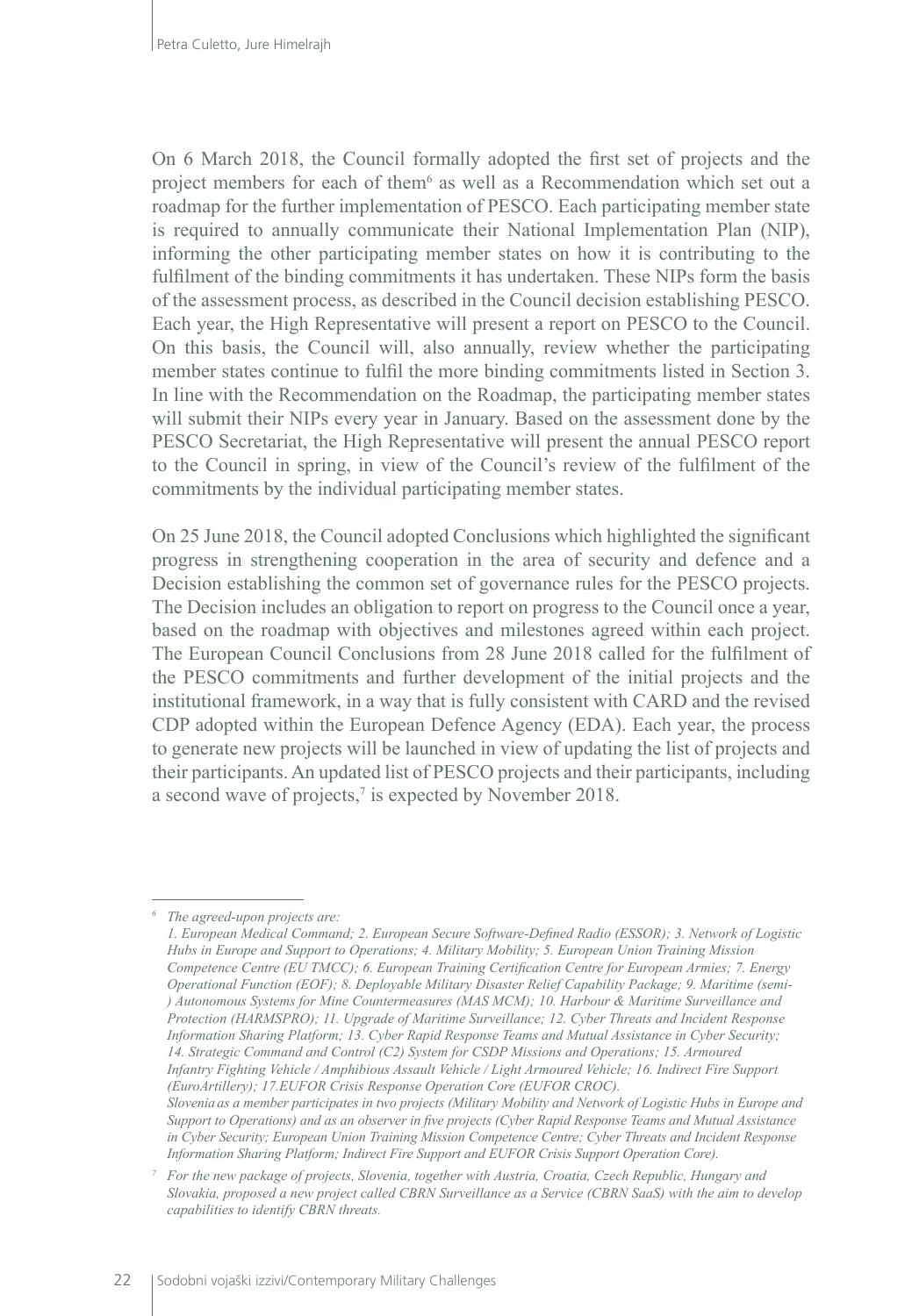# **5 SLOVENIA'S PATH IN JOINING PESCO**

The decision-making process regarding EU affairs in Slovenia is regulated with the Cooperation between the National Assembly and the Government in EU Affairs Act and in subsection 2a (Procedure of dealing with EU affairs) of Chapter IV (Acts and procedures) of the Rules of Procedure of the National Assembly.

On 13 November 2017, during the Foreign Affairs Council in the configuration of foreign and defence ministers, Slovenia signed the Notification. Before the actual signing, on 9 November, that is, during 155th Governmental session, the Slovenian Government adopted the decision to join PESCO at the very beginning and to inform the National Assembly's Committee on Defence and the Committee on Foreign Policy about its decision. The next day, the decision was discussed at a closed common session of the Committee on EU Affairs  $(148<sup>th</sup>$  session) and the Committee on Foreign Policy (99<sup>th</sup> session) under the first item on the agenda  $-$ Meeting of the Foreign Affairs Council, Brussels, 13 November 2017. The record of the session was not made public; however, taking into account that three days later, the Minister of Foreign affairs signed the Notification, we can rightly assume that both parliamentarian committees supported the Government's decision.

Furthermore, on 17 November 2017, during its 149<sup>th</sup> session, the Committee on EU Affairs discussed the Government's positions on the meeting of the General Affairs Council on 11 November 2017, which included a draft agenda of the meeting of the European Council in December. The draft agenda announced defence as one of the main topics. At the committee session, the representative of the Ministry of Foreign Affairs explained that the heads of states and governments were to get acquainted with the establishment of PESCO and that they would discuss the progress made regarding the EU-NATO cooperation. After a short discussion, the members of parliament adopted the proposed positions with unanimity.

Additionally, a common session of the Committee on EU Affairs (153rd session) and Committee on Foreign Policy (101<sup>st</sup> session) was held on 8 December 2017, where three points of the agenda were discussed (Meeting of the General Affairs Council, Brussels, 12 December 2017; Meeting of the European Council, Brussels, 14 and 15 December 2017; and the Meeting of the Foreign Affairs Council, Brussels, 12 December 2017). The documents included positions of the Foreign Minister and Prime Minister, adopted a day earlier at the 159<sup>th</sup> governmental session, to be presented at the meetings in Brussels. The public part of the session (only the first point) shows that all three points on the agenda included PESCO. Due to the public part of the session and the fact that the Prime Minister supported the establishment of PESCO at the December European Council, it is apparent that the committees took note of the Government's positions and supported them.

During its  $60<sup>th</sup>$  urgent session on 29 January 2018, the Committee on Defence discussed the only item on the agenda – Explanation and Implementation Plan for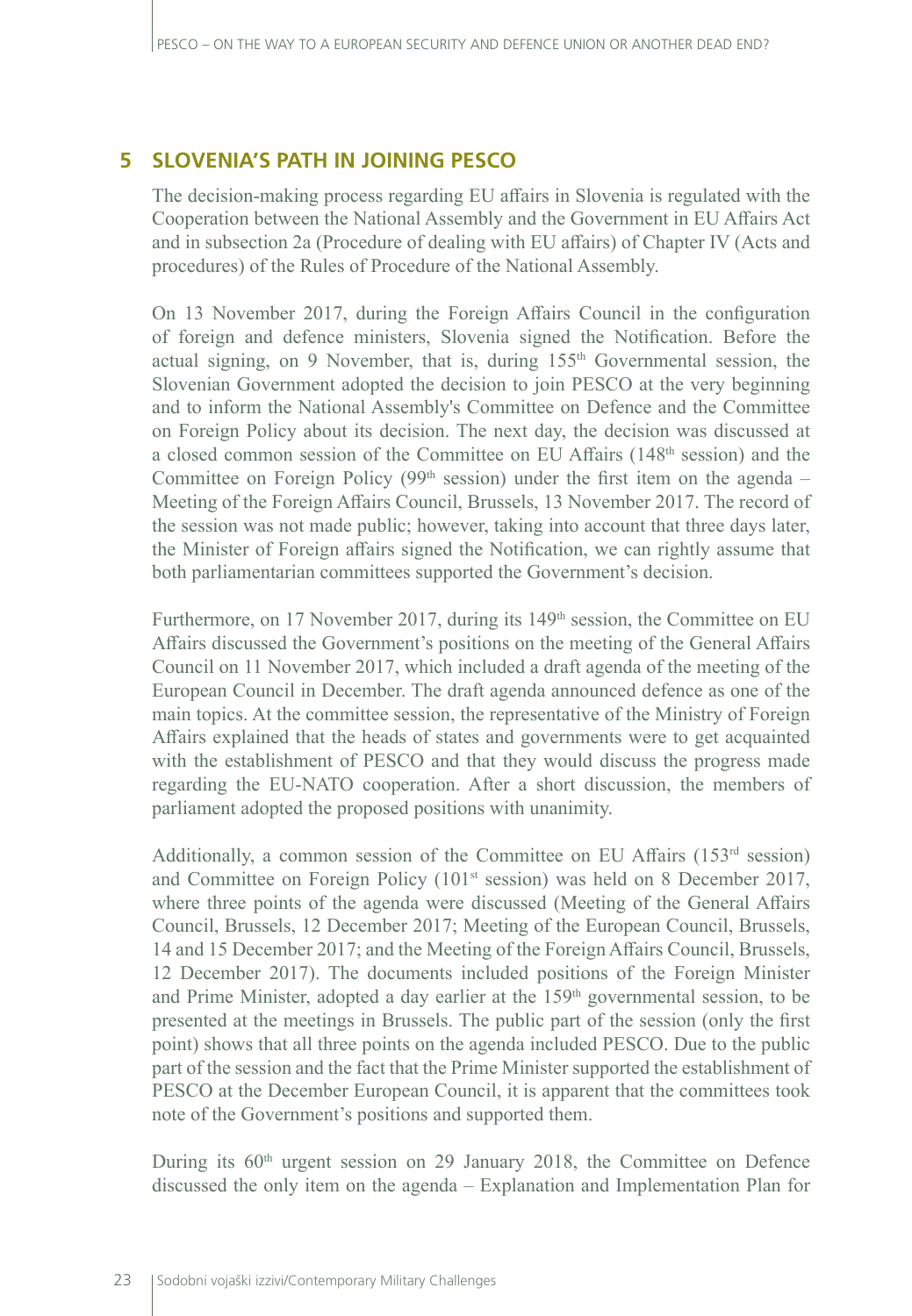meeting the criteria and commitments of the Republic of Slovenia for inclusion in the Permanent Structured Cooperation in the field of security and defence of the European Union. The Government discussed and adopted the NIP during its  $158<sup>th</sup>$ session on 30 November 2017. At the end of the committee's session, the members of parliament unanimously, with 10 votes for and none against, adopted two decisions (Sklepa 60. nujne seje Odbora za obrambo):

- 1. As it is apparent from the presentation itself at the Committee's meeting and in the documents, the aim of the cooperation is to strengthen security and defence in the territory of EU member states. Insofar as PESCO will be set up in such a way that the cooperation of the member states will bring added value to the integration and strengthening of security of the European Union, the Committee on Defence supports such cooperation.
- 1. Committee on Defence suggests to the Government to keep it fully and regularly informed on the progress of Slovenia's integration in PESCO.

## **6 WHAT NEEDS TO HAPPEN FOR PESCO TO WORK?**

PESCO has great potential to change the way the EU member states organise their defence cooperation, in a structured way with a permanent, long-term perspective based on the accountability of the participating member states who have made more binding commitments to one another (PESCO Secretariat, 2018, p. 18). However, PESCO's ability to improve the participating member states' capabilities and enhance the deployability of their forces will depend on their ability to "keep the freshly awoken Sleeping Beauty from snoozing" (Nováky, 2018, p. 100). More specifically, a successful PESCO requires the implementation of specific internal and external factors. Firstly, regarding the internal factors, (1) the participating member states must do more than the minimum required to fulfil their binding commitments; (2) PESCO's implementation must be monitored rigorously at the national and EU levels and sanctions must be implemented when necessary; (3) PESCO needs to be synchronised with other relevant tools; (4) projects must produce results. Secondly, external factors which need to be taken into consideration are: (1) keeping complementarity with NATO in mind at all times; (2) coordination of national and economic interests; (3) fulfiling binding common commitments listed in Section 3.

#### **6.1 Internal factors**

#### **i. Fulfilment of conditions, regular control and sanctions**

It is paramount to preserve the core aspect that differentiates PESCO from previous defence cooperation initiatives, that is, the binding nature of the common commitments member states have signed up to. The way PESCO is implemented and monitored should unambiguously reflect this binding character. Hopefully, it will trigger a change of thinking of the EU decision-makers where the "European collaborative approach" should be considered "as a priority" (Commitment No. 16), with a view of ensuring more common planning, harmonised requirements, joint capability development and a common use of forces in the future (PESCO Secretariat, 2018, p. 18).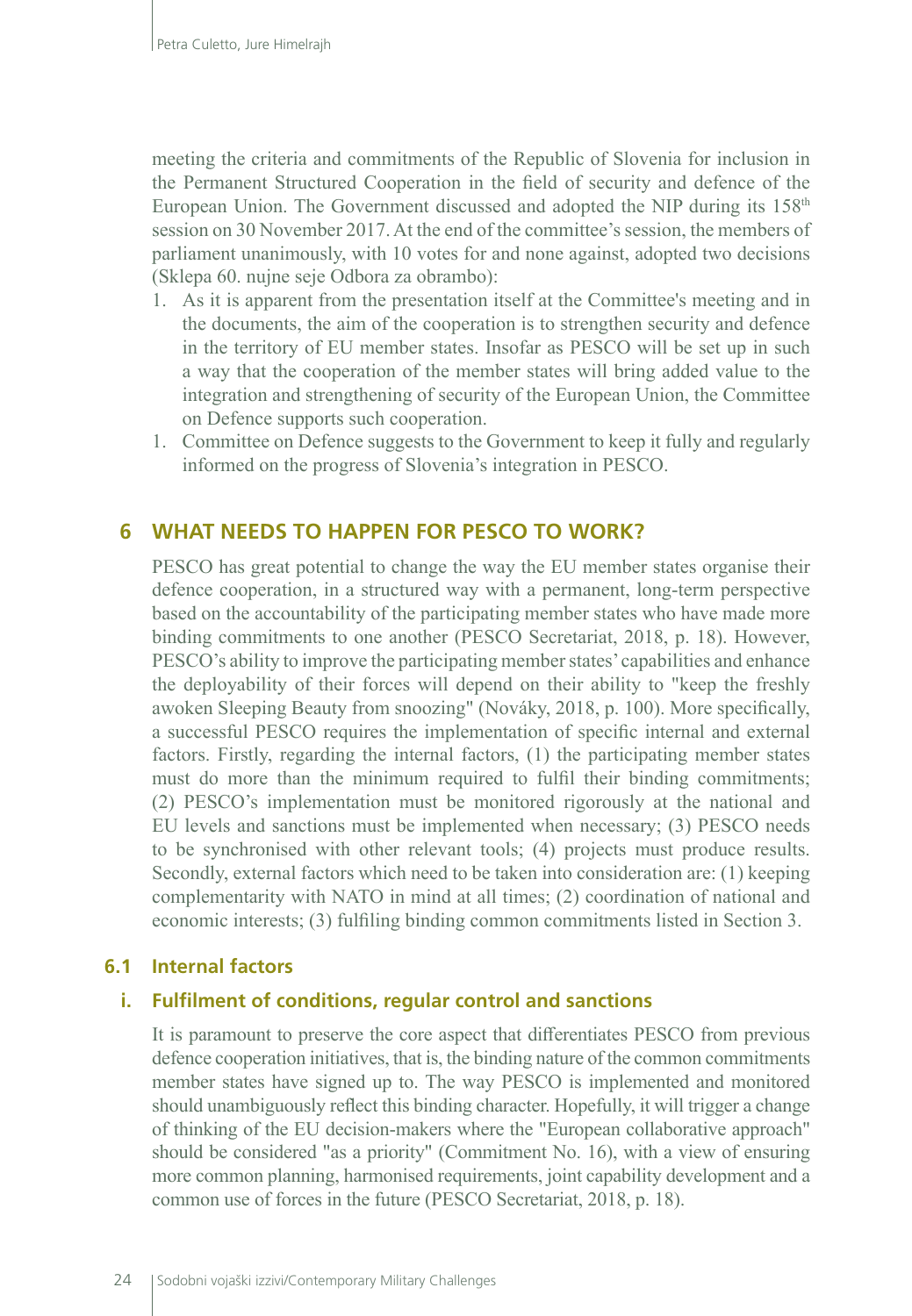As Biscop (2018, p. 165) argues, developing a culture of compliance is crucial. For now, it seems that the mechanisms in place to ensure that member states will actually live up to their commitments are built on the NIPs. NIPs were presented at the PESCO launch and are foreseen to be updated on an annual basis. They outline how each of the member states intends to meet its overall commitments and the more specific objectives to be fulfilled at each phase. In order to also have a "stick" to sanction noncompliance, the Notification states that "as a last resort, the Council may suspend the participation of a member state who no longer fulfils the criteria, given beforehand a clearly defined timeframe for individual consultation and reaction measures, or is no longer able or willing to meet the PESCO commitments and obligations, in accordance with Article 46 (4) TEU". At the end of the day, the real question that arises is still whether the Council will be willing to suspend the participation of a member state that systematically fails to meet its commitments.

#### **ii. Interconnection and timing of tools (CARD, EDF, CDP)**

PESCO, as part of a comprehensive defence package, is closely connected to the [CARD,](https://eeas.europa.eu/headquarters/headquarters-Homepage/36453/coordinated-annual-review-defence-card_en) EDF and CDP. According to official data (European Union External Action and PESCO Secretariat), these initiatives are planned to be complementary and mutually reinforcing tools supporting member states' efforts in enhancing defence capabilities. PESCO is embedded in and is a part of a logic sequence of efforts, starting with the definition of capability priorities and development of capability projects corresponding to the EU priorities identified by EU member states through CDP, also taking into account the results of the CARD. CARD, run by the EDA, through systematic monitoring of national defence spending plans, will help identify opportunities for new collaborative initiatives. The EDF, on the other hand, will provide financial incentives for member states to foster defence cooperation from research to the development phase of capabilities including prototypes through cofinancing from the EU budget. The foreseen budget in the period 2021-2027 will be EUR 13 billion (EUR 4.1 billion for direct financing competitive and collaborative research projects and EUR 8.9 billion for common capability projects through cofinancing prototype development).

Having in mind that PESCO is only one "tool of Europe's new defence toolbox and should be mutually reinforcing with CARD and EDF" (De France, 2017, p. 13), member states also need to focus on the coherent development and timing of PESCO, CDP, CARD and EDF. While each of these initiatives has its specific added value, they must all complement each other in a coordinated manner, leading to increased output of European defence, based on capability priorities agreed by the member states.

We can agree with several authors (De France, 2017; Lindstrom, 2018) who claim that the fulfilment of criteria by participating states should be assessed by an accountability mechanism. In this sense, the formation of CARD, although being conceived as a stand-alone initiative, could provide an adequate venue to report the fulfilment of the annual milestones and ensure effective coordination as well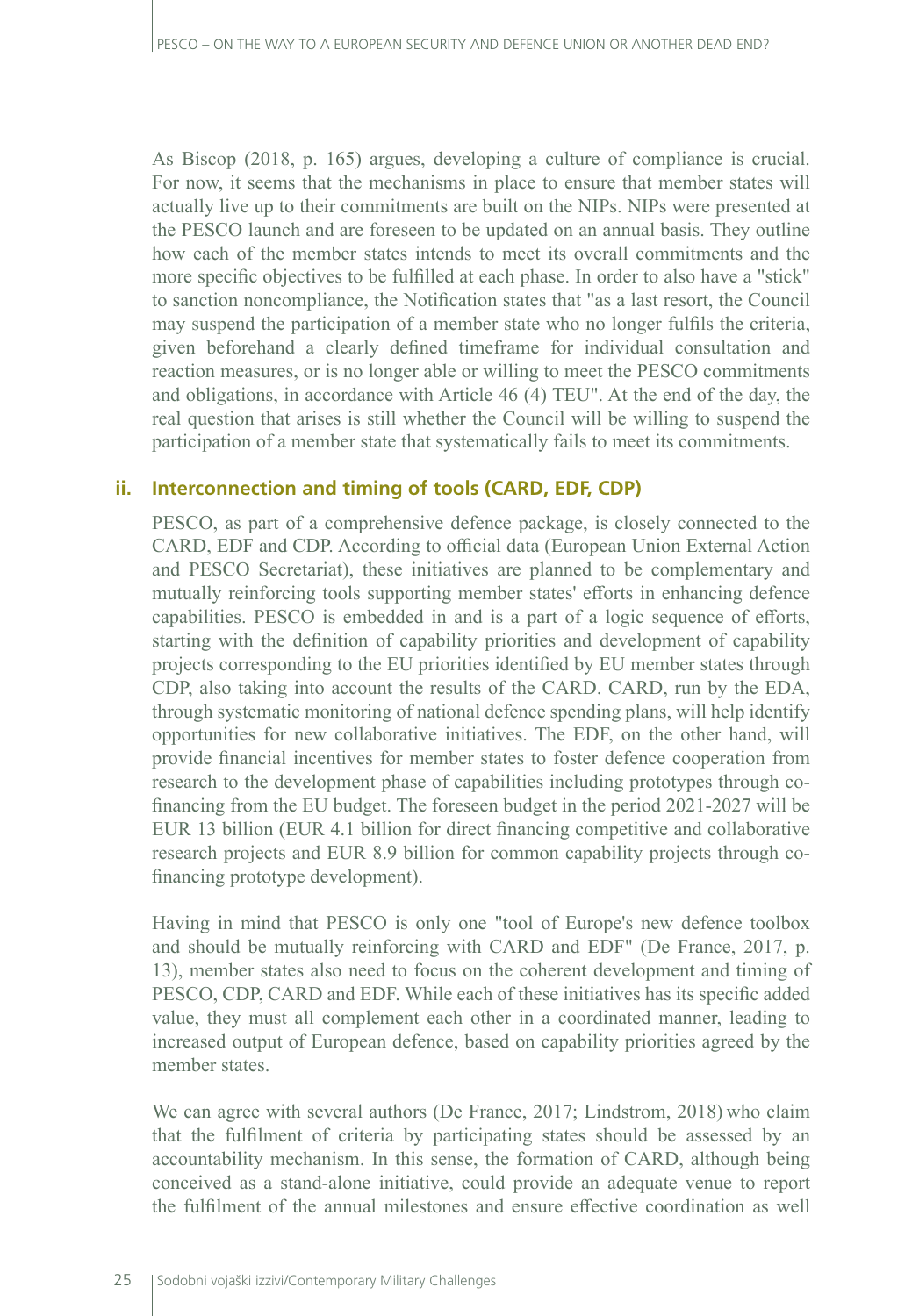as transparency. While recent official documents highlighted the voluntary nature of the review, this should not apply to PESCO participating states. In fact, CARD should rather represent an obligatory monitoring and assessment system in order to effectively support the achievement of the agreed list of common goals and binding commitments. In the end, the power and potential of these instruments lie in their complementarity and enforceability.

In conclusion, the challenge we observe is that the above-described tools and instruments are maturing at different rates. The CARD process will not be fully implemented until 2019. The EDF will not reach full funding levels until after 2020. As a result, the full extent of these benefits will not be visible till after 2020. Other developments in 2019, such as the ongoing Brexit process, European Parliamentary elections, and the end of the current European Commission's mandate, are likely to impact the progress (Lindstrom, 2018, p. 6).

## **iii. Project realisation**

In order for the PESCO puzzle to be successfully completed, it is essential for member states to agree on strategically relevant projects. These projects must address common capability shortfalls. However, it currently seems that the division between strategically relevant and less relevant projects is not clear. In our opinion, this needs to be taken into consideration when planning and adopting the next package of projects. The multinational character of projects should nevertheless encourage member states to do their share of the project and assist with timely realisation. Additionally, some projects, even if they do not necessarily address capability shortfalls, will surely have positive results in the short-term and "will serve to demonstrate the value of PESCO to political leaders and publics alike, and help to keep the momentum going" (Biscop, 2018 p. 165). Another incentive to actually complete the projects, for the first time in the history of collective EU defence initiatives, is the EDF or, as Biscop (2018, p.163) puts it, "a new pot of common funding", which represents the "carrot" of PESCO.

## **6.2 External factors**

## **6.2.1 Complementarity with NATO**

Many past attempts for more Europe in the defence field have been faced with the NATO-first reflex mixed with the lack of political will. However, times seem to have changed and with greater transparency based on the Joint Declaration on EU-NATO Cooperation, this logic is no longer as relevant. "Washington, strategically pivoting to Asia, is now pushing for defence integration in Europe, seeing it as part of a stronger and more mature transatlantic alliance. The United States expect fair burden-sharing and more responsibility for Europe's security from European partners, because a stronger European defence will contribute to a stronger NATO" (EPSC Strategic Notes, 2015, p. 5).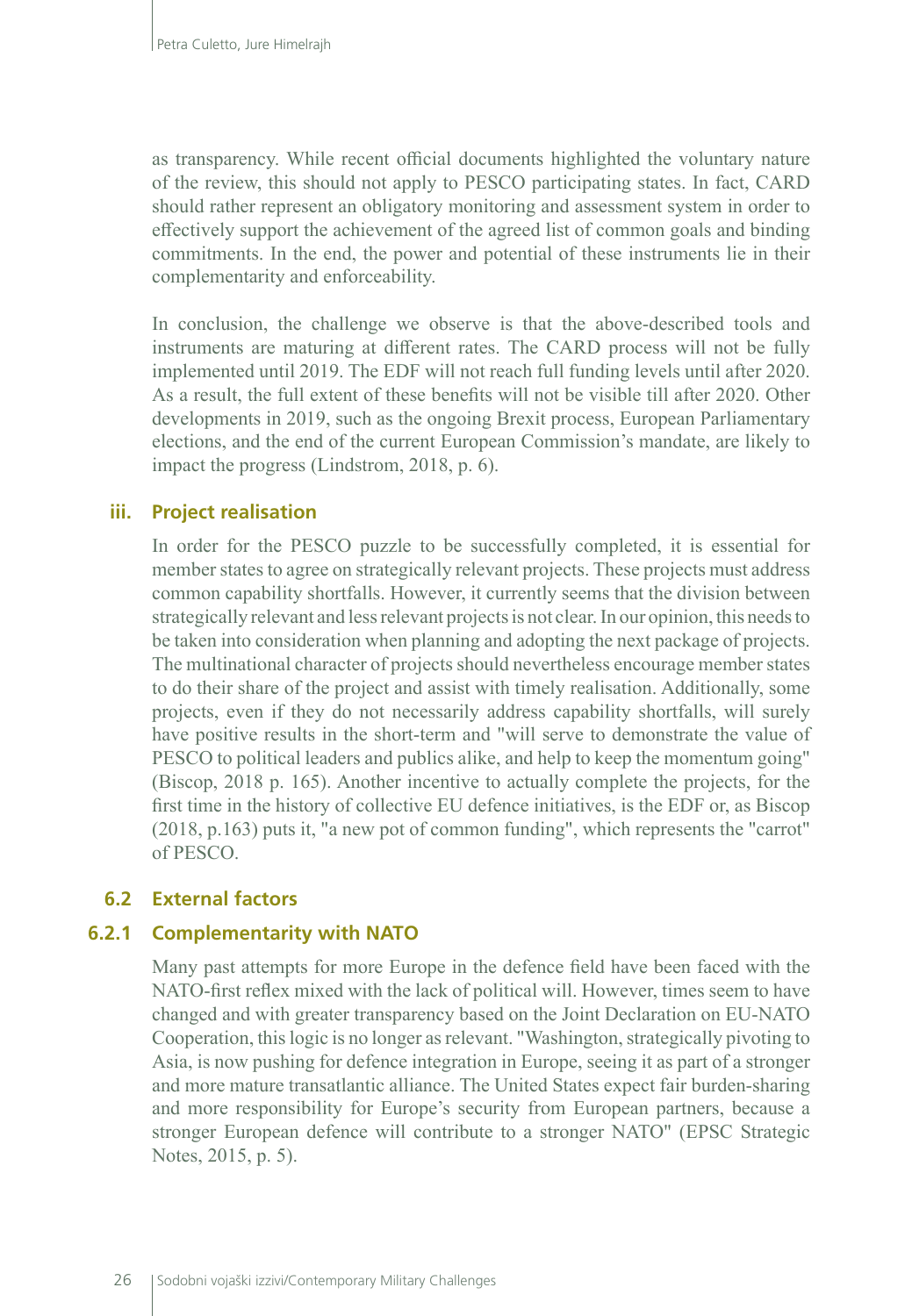In order to avoid unnecessary and expensive duplication of efforts as well as to achieve a more effective defence spending, close coordination and cooperation between PESCO and NATO should be developed. According to the Notification "a long-term vision of PESCO could be to arrive at a coherent full-spectrum force package – in complementarity with NATO, which will continue to be the cornerstone of collective defence for its members". As European governments assure, the establishment of PESCO is about reciprocity in dealing with common challenges. The Notification also emphasises that "enhanced defence capabilities of EU member states will also benefit NATO /…/ and respond to repeated demands for stronger transatlantic burden-sharing".

Last but not least, although taken forward in the EU framework, PESCO is developing capabilities which remain owned and operated by member states, who can choose to make them also available to NATO operations. Then, PESCO will deliver more usable, deployable, interoperable and sustainable set of capabilities and forces of the member states and will therefore also contribute to reinforcing the European contribution to NATO (PESCO Secretariat, 2018, p. 20). While for the above-mentioned reasons, some deconfliction may be necessary, PESCO will never fully replace NATO as a collective defence force. As Togawa Mercer boldly states, "at least as it stands now, PESCO is far from a NATO-slayer. There is a good chance that, /…/ it has a modest role to play. And the reason for its modesty is simple. There is one thing that PESCO and the EU lack that is central to NATO's success: the United States".

#### **6.2.2 Economic interests**

One of the reasons why the European defence sector has stayed fragmented until recently is in the fragmentation of military cooperation and conservative defence industry policies. On the one hand, Europe is the second largest military spender, but on the other hand, it is far from being the second largest military power. For decades, the EU has been unable to agree on more intense integration in the area of defence on the political level, let alone to motivate the industries to cooperate. This political fatigue combined with defence budget cuts have led to the point of aging technologies, a patchwork of bilateral and multilateral cooperation, growing shortfalls in capabilities at one place and duplication of capabilities at another, absence of new significant armaments programs, and lack of interoperability. In 2013, 84 % of all equipment procurement took place at national level, thereby depriving countries of the cost savings that come with economies of scale. It is estimated that the lack of coordinated spending "at the cost of more than the half of that of the US, Europeans obtain only a tenth of the capacity" (EPSC Strategic Notes, 2015, p. 3).

Europe's defence industrial landscape is characterised by a mix of large transnational firms and nationally-based companies. This will not change in the near future. But how can one engage small and medium-sized enterprises, in particular those located in smaller countries and experiencing great difficulties in becoming suppliers to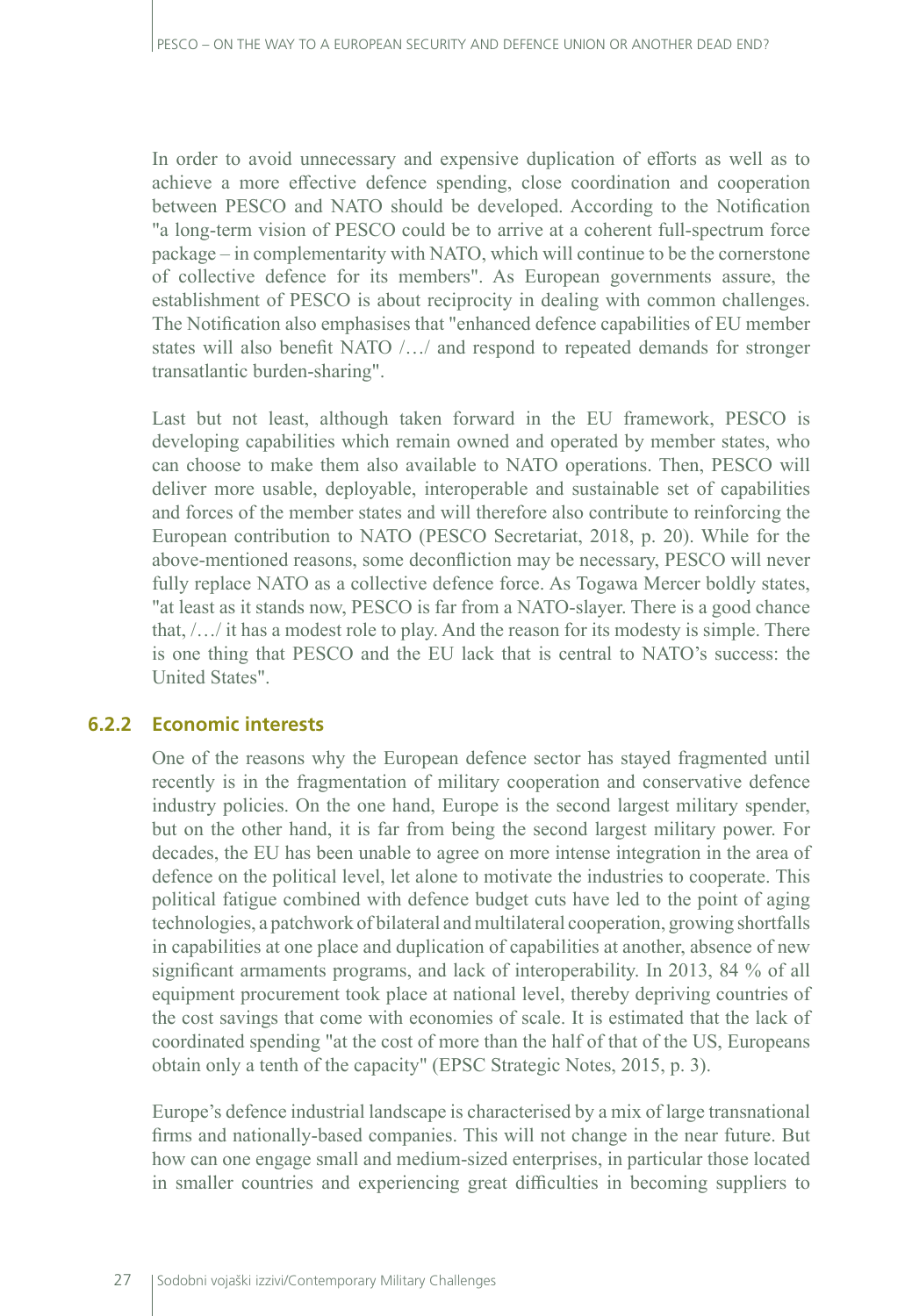prime defence companies located in larger member states?8 In this regard, PESCO will need to enhance competitiveness and innovation in the defence industry. In particular, CDF will need to aim at stimulating European collaborative research and development projects, while at the same time strengthen the EDTIB. Finally, for the EU to significantly improve its capabilities and address current shortfalls, member states will still need to spend more on defence and come to an agreement as to where to invest in order for the stakeholders within the defence industry to gain trust and start cooperating.

The European Union's defence matters have gone through a long process of numerous attempts to develop and intensify cooperation among member states in the area of security and defence. The momentum has gained significant strength, in general through the establishment of the PESCO, and specifically through the approval of the list of first seventeen common projects. In the long-term, PESCO, integrated with CDP, CARD and EDF, aims to achieve the EU's ambitious goal of establishing a European Security and Defence Union. Nevertheless, it will take political will to keep defence matters at the top of the EU agenda, increase defence investments, enforce mechanisms to sanction noncompliance, achieve complementarity with NATO, and change conservative defence industry policies. **Conclusion**

> As for Slovenia, the Government needs to stay committed to the decision and the realisation of the projects which, if rightly promoted, could benefit the Slovenian economy. The fact that joining PESCO was a national decision and not a project of one or two ministries needs to find an echo with the current and future governments. It is important to keep in mind that when it comes to security and defence matters, the Slovenian public is more inclined to support activities within the EU framework rather than NATO. Taking that into account, the Slovenian Presidency of the EU in the second half of 2021 will be a great opportunity to advance PESCO.

> Nevertheless, at this stage, PESCO needs to remain within an intergovernmental framework. Not only is participation in PESCO voluntary, but decisions are taken by unanimity, which leaves the member states' sovereignty untouched. To the European defence, PESCO is what the Maastricht criteria are to the euro: a *sui generis* institution of European law because, as the name suggests, it is intended to organise (structure) something that already exists (cooperation) on the basis of enduring principles (permanently). The purpose of the process is to go beyond mere "cooperation" and achieve "integration" (European Parliament, 2017, p. 9). Thus, only time will tell whether with PESCO, the EU has put defence cooperation and integration on a fast track or that it again chose the slow, rocky road.

*<sup>8</sup> Keeping in mind the goal of any member state to get as much of its national industry involved the newly proposed CBRN SaaS project envisages possibilites for the participation of Slovenian enterprises. Five companies have shown interest:Institute IOS (having developed a very light sensor for organophosphates), Arctur d.o.o. (with its Gamma4 sensor), C-Astral d.o.o (with the possibility to ensure different air platforms), Em-tronic d.o.o (with different decontamination solutions) and Guardiaris d.o.o (with simulation solutions for training). The foreseen budget for 2019 and 2020 is EUR 5-6 million, with the expectation for EDF to finance 55%, and the rest is to be divided among participating states.*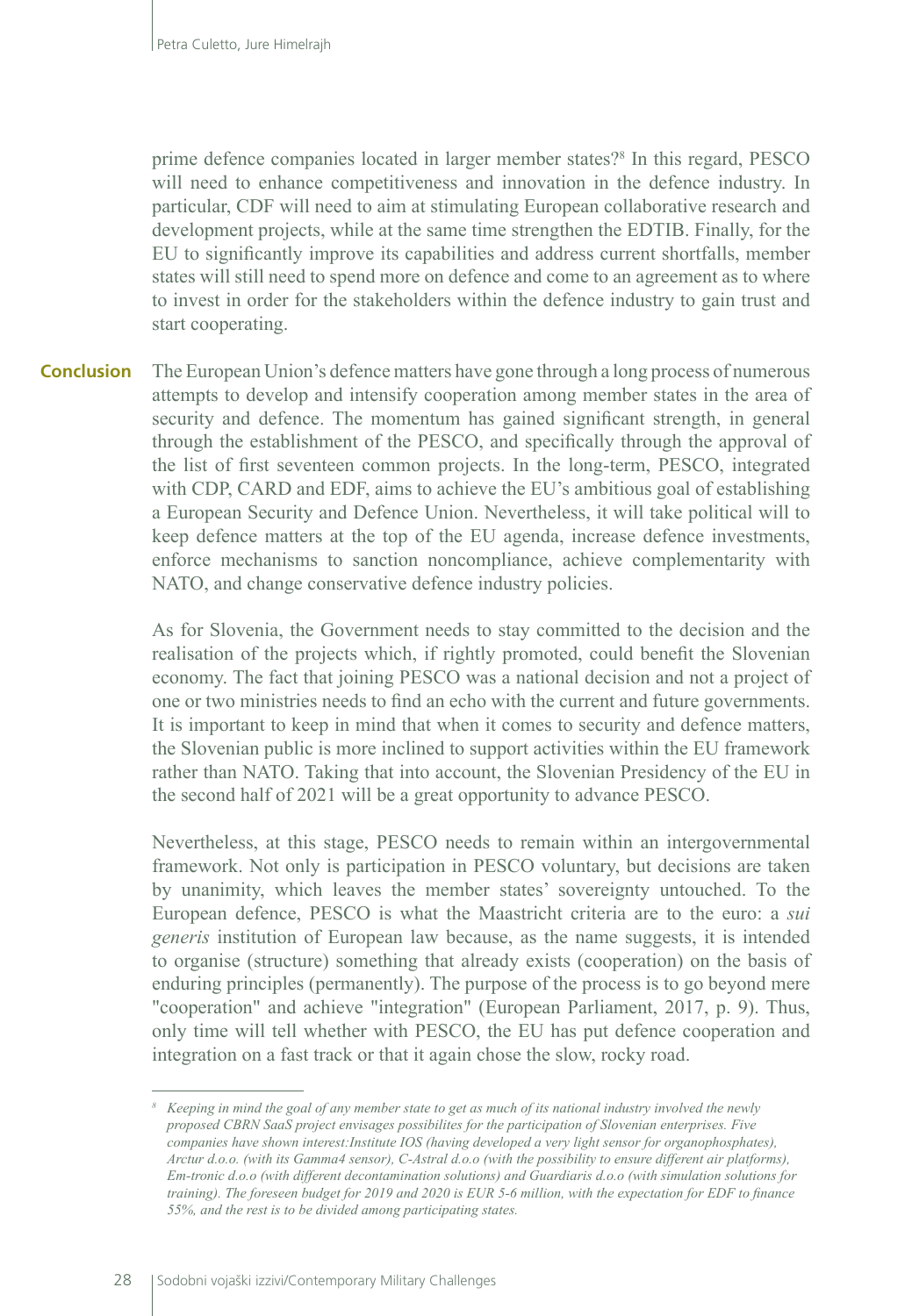#### **Bibliography**

- *1. Biscop, S., June-July 2018. European Defence: Give PESCO a Chance. In Survival, Vol. 60, No. 3, pp. 161–180. http://www.egmontinstitute.be/content/uploads/2018/06/ European-defence-give-PESCO-a-change-SvenBiscop-June18-1.pdf (7 September 2018).*
- *2. De France, O., Major, C., Sartori, P., September 2017. How to Make PeSCo a Success. The Armament Industry European Research Group. http://www.iris-france.org/ wpcontent/uploads/2017/09/Ares-21-Policy-Paper-Sept-2017.pdf (7 September 2018).*
- *3. Državni zbor Republike Slovenije, 29 January 2018. Sklep 60. nujne seje Odbora za obrambo. http://imss.dz-rs.si/imis/9b670ea4e8fd291e4ba5.pdf (7 September 2018).*
- *4. EPSC Strategic Notes, 15 June 2015. In Defence of Europe, Issue 4. https://ec.europa.eu/ epsc/sites/epsc/files/strategic\_note\_issue\_4\_en.pdf (7 September 2018).*
- *5. EU External Action, 2016. Shaping of a Common Security and Defence Policy. https:// eeas.europa.eu/topics/common-security-and-defence-policy-csdp/5388/shaping-of-acommon-security-and-defence-policy-\_en (7 September 2018).*
- *6. EU External Action, 28 June 2018. Permanent Structured Cooperation (PESCO) Factsheet. https://eeas.europa.eu/headquarters/headquarters-omepage/34226/permanentstructured-cooperation-pesco-factsheet\_en (7 September 2018).*
- *7. European Council, 1999. Presidency Conclusions. Helsinki European Council, 10 and 11 December 1999. http://www.consilium.europa.eu/uedocs/cms\_data/docs/pressdata/en/ec/ ACFA4C.htm (7 September 2018).*
- *8. European Council, 14 December 2017. European Council meeting (14 December 2017) Conclusions, http://www.consilium.europa.eu/media/32204/14-final-conclusions-rev1-en. pdf (7 September 2018).*
- *9. European Council, 28 June 2018. European Council Conclusions. http://www.consilium. europa.eu/en/press/press-releases/2018/06/29/20180628-euco-concl usions-final/pdf (7 September 2018).*
- *10. European Parliament, 2017. Permanent Structured Cooperation: national perspectives and state of play.http://www.europarl.europa.eu/RegData/etudes/STUD/2017/603842/ EXPO\_STU%282017%29603842\_EN.pdf (16 September 2018).*
- *11. European Union, 2007. Protocol (No. 10) on permanent structured cooperation established by Article 42 of the Treaty on European Union. https://eur-lex.europa.eu/ legal-content/EN/TXT/?uri=CELEX%3A12008M%2FPRO%2F10 (7 September 2018).*
- *12. European Union, 2016. Joint Declaration on EU NATO Cooperation. http://www. consilium.europa.eu/media/36096/nato\_eu\_final\_eng.pdf (7 September 2018).*
- *13. European Union, 2016. Shared Vision, Common Action: A stronger Europe. A Global Strategy for the European Union's Foreign and Security Policy. https://europa.eu/ globalstrategy/sites/globalstrategy/files/regions/files/eugs\_review\_web\_0.pdf (7 September 2018).*
- *14. European Union, 2017. Declaration on PESCO projects. http://www.consilium.europa.eu/ media/32020/draft-pesco-declaration-clean-10122017.pdf (7 September 2018).*
- *15. European Union, 2017. Notification on Permanent Structured Cooperation (PESCO) to the Council and the High Representative of the European Union for Foreign and Security Policy. https://www.consilium.europa.eu/media/31511/171113-pesco-notification.pdf (7 September 2018).*
- *16. European Union, 2017. Permanent Structured Cooperation (PESCO) first collaborative PESCO projects – Overview. http://www.consilium.europa.eu/media/32079/pescooverview-of-first-collaborative-of-projects-for-press.pdf (7 September 2018).*
- *17. European Union, 2018. Council Decision establishing a common set of governance rules for PESCO projects. http://data.consilium.europa.eu/doc/document/ST-9660-2018-INIT/ en/pdf (7 September 2018).*
- *18. European Union, 2018. Council decision establishing the list of projects to be developed under PESCO. http://data.consilium.europa.eu/doc/document/ST-6393-2018-INIT/en/pdf (7 September 2018).*